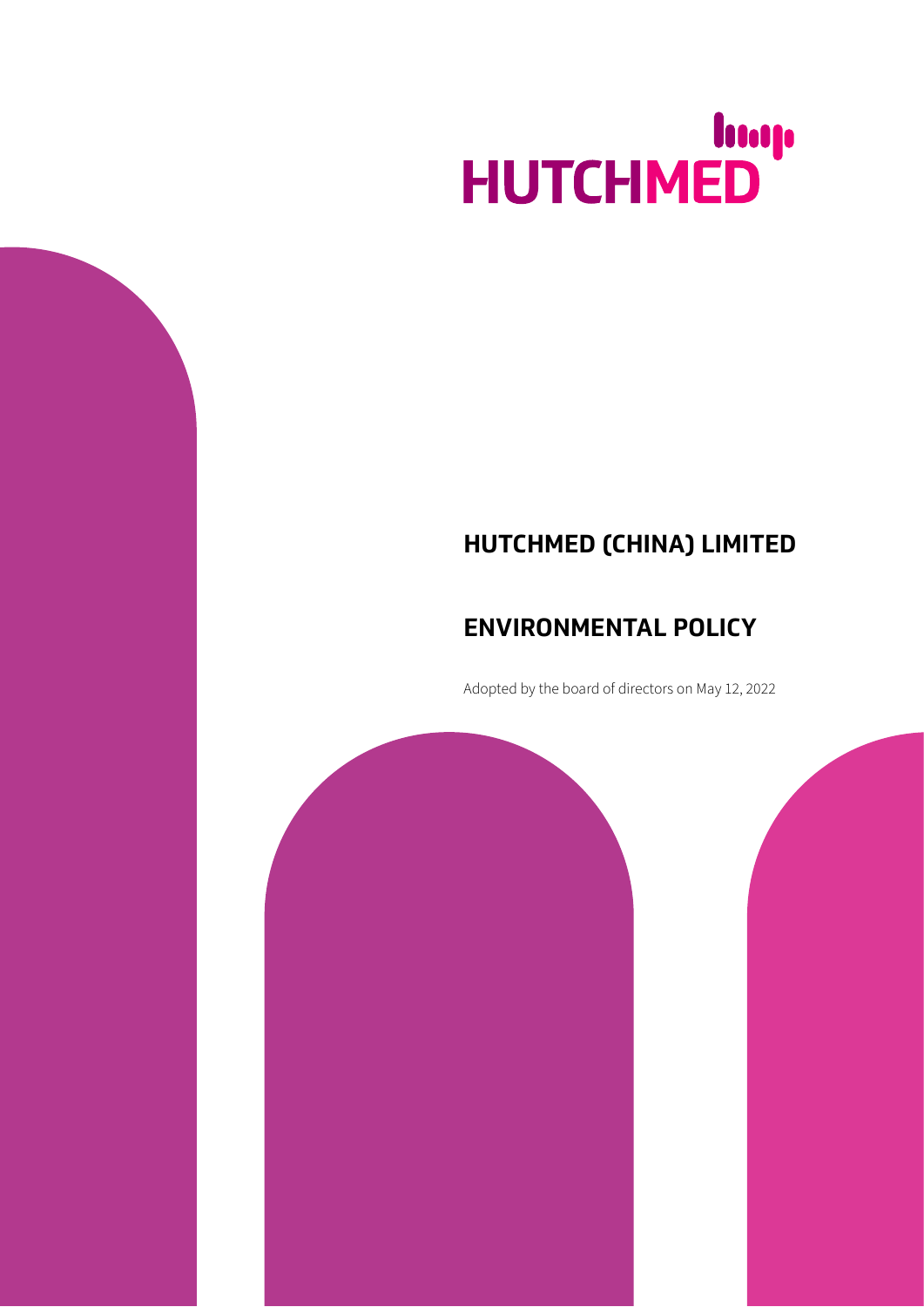

# **Table of Contents**

- 1. Policy Statement
- 2. Approach
- 2.1 Managing Direct Іmpact
- 2.2 Managing Іndirect Іmpact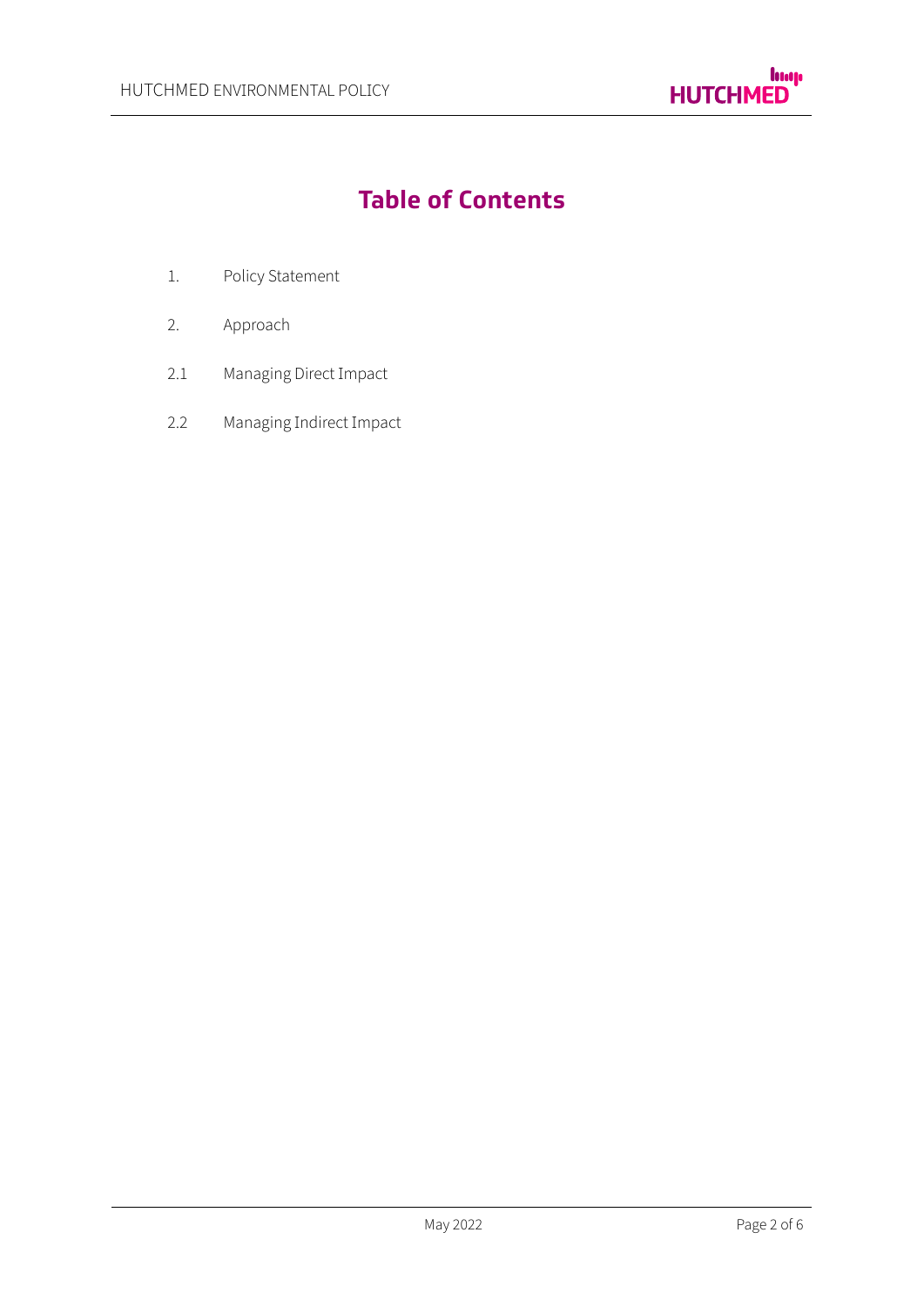## **1. Policy Statement**

HUTCHMED (China) Limited, its subsidiaries and controlled affiliates (collectively, the "Group") is conscious of the environmental impact associated with its operations. Іt is committed to protecting the environment and supporting sustainable development by managing its environmental footprint across its network of operating markets.

This Policy applies across the Group's operations and represents a key part of the Group's ongoing efforts to achieve efficient processes across its operations and manage its environmental impact. The Group also encourages its suppliers, business partners, and where applicable, its customers, to respect the practices outlined in this Policy, with a goal of furthering their own efforts at environmental stewardship.

This Policy will be reviewed regularly or as required to ensure its relevance and effectiveness.

## **2. Approach**

To reduce any adverse environmental impact arising from day-to-day operations, the Group strives to adopt behavioral change as well as the use of innovative and efficient technology, processes and systems to drive and monitor reduction initiatives. Central to these efforts are:

- Complying with relevant environmental legislations and regulations in all markets where the Group operates.
- Handling environmental complaints and responding to environmental inquiries in a timely manner,taking necessary actions to resolve any problems or concerns as soon as possible, and adopting preventive measures to avoid the recurrence of similar incidents.
- Іmplementing environmental management systems to embed and standardize good practices to both managing and reducing the environmental impact arising from its operations.
- Promoting and stimulating behavioral change amongst existing and potential employees through internal communication, training, and other means.
- Cultivating a greater internal awareness on environmental issues to spearhead the reduction of energy consumption.
- Reporting on the Group's environmental impact and performance through platforms such as the corporate website and, on an annual basis, the Company's Sustainability Reports.
- Continuing to engage with and consult the Group's stakeholders to improve its environmental performance and mitigate any adverse environmental impact from its operations.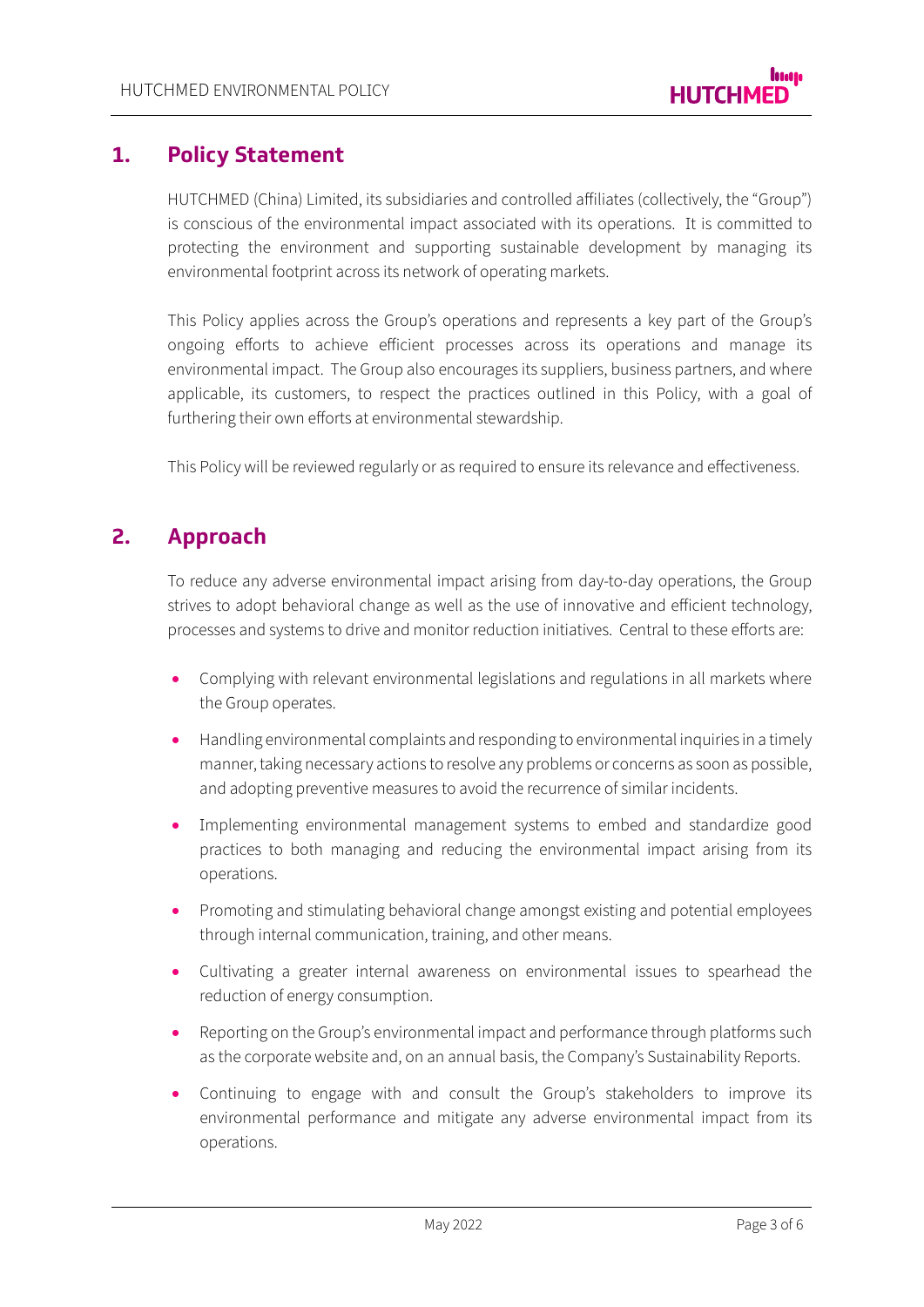## **2.1 Managing Direct Impact**

The Group strives to further strengthen its resilience to climate change by identifying and addressing the challenges presented by climate change and the opportunities to resolve those challenges, as well as by developing strategies in line with global best practices with a view to adapting to and mitigating the impact of climate change on its operations. It assesses climate change and its associated risks and opportunities from time to time in order to ensure appropriate strategies and responsible actions are taken to address the causes and effects of climate change on its operations.

The Group also endeavors to implement measures to protect natural resources and adopt circular business model approaches.

The following outlines the Group's global position on managing its direct environmental impact:

#### 2.1.1 Take Action on Climate Change

- Address climate change risks as part of the Group's risk management process.
- Set medium and long-term targets to reduce carbon emissions as appropriate, while enacting processes and systems to monitor the Group's carbon footprint.
- Іncorporate climate change considerations into its business strategies.
- Establish appropriate procedures and processes to prevent or minimize the damage that climate change may cause and make use of the opportunities that may arise.
- Reduce, where feasible, the production of greenhouse gases, ozone depleting emissions and other air pollutants within the Group's operations.
- Increase the usage of innovative and energy efficient technology in the Group's operations to reduce energy consumption arising from day-to-day operations, such as the use of video conferencing technology to minimize the need for business travel.
- Track and monitor the use of energy across the Group's operations.

#### 2.1.2 Protect Natural Resources

Streamline procedures and processes to increase efficiency and reduce consumption of day-to-day operational inputs such as paper, electronic equipment and the like.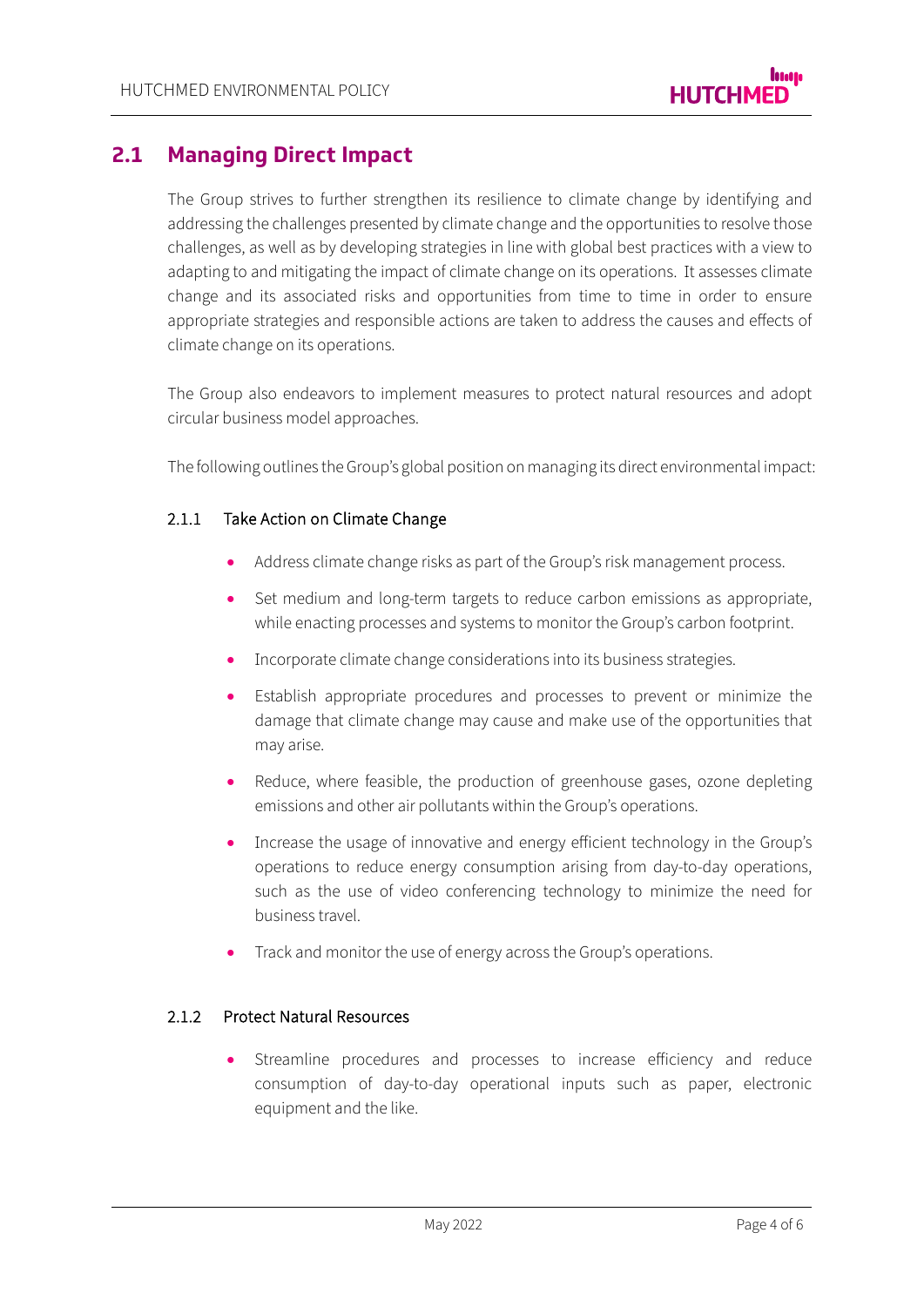- Minimize the Group's waste footprint (hazardous and non-hazardous) by recycling and reusing materials where possible, and setting waste reduction and/or recycling targets where viable.
- Implement water conservation measures.
- Implement initiatives to manage or reduce effluents.
- Reduce non-greenhouse gas emissions and Volatile Organic Compounds.
- Protect, conserve and restore local biodiversity and undertake biodiversity assessments where relevant to operations.

#### 2.1.3 Promote a Circular Economy

Integrate circular thinking into business strategies through responsible raw material sourcing, efficient production processes and product design, and inspiring sustainable consumer behaviors.

## **2.2 Managing Indirect Impact**

#### 2.2.1 Supplier and Community Engagement

The Group is also aware of the indirect impact arising from its ability to influence environmental performance within its value chain and through its investments. The Group endeavors to embed sustainability considerations in how it engages with suppliers and communities. These include:

- Influencing its suppliers by raising awareness on environmental issues and adopting the considerations as outlined in this Policy, as well as the Group's Supplier Management Procedures. Suppliers should also be engaged to improve their environmental performance wherever possible.
- Continuing to raise awareness of environmental issues and promote environmentally sustainable practices among the communities the Group operates in by partnering with industry groups and environmental organizations as appropriate.

#### 2.2.2 Green Procurement

The Group is committed to green procurement. Іt supports and promotes environmental practices in the supply chain by implementing the following guidelines during the procurement process. Where suitable options exist, it: